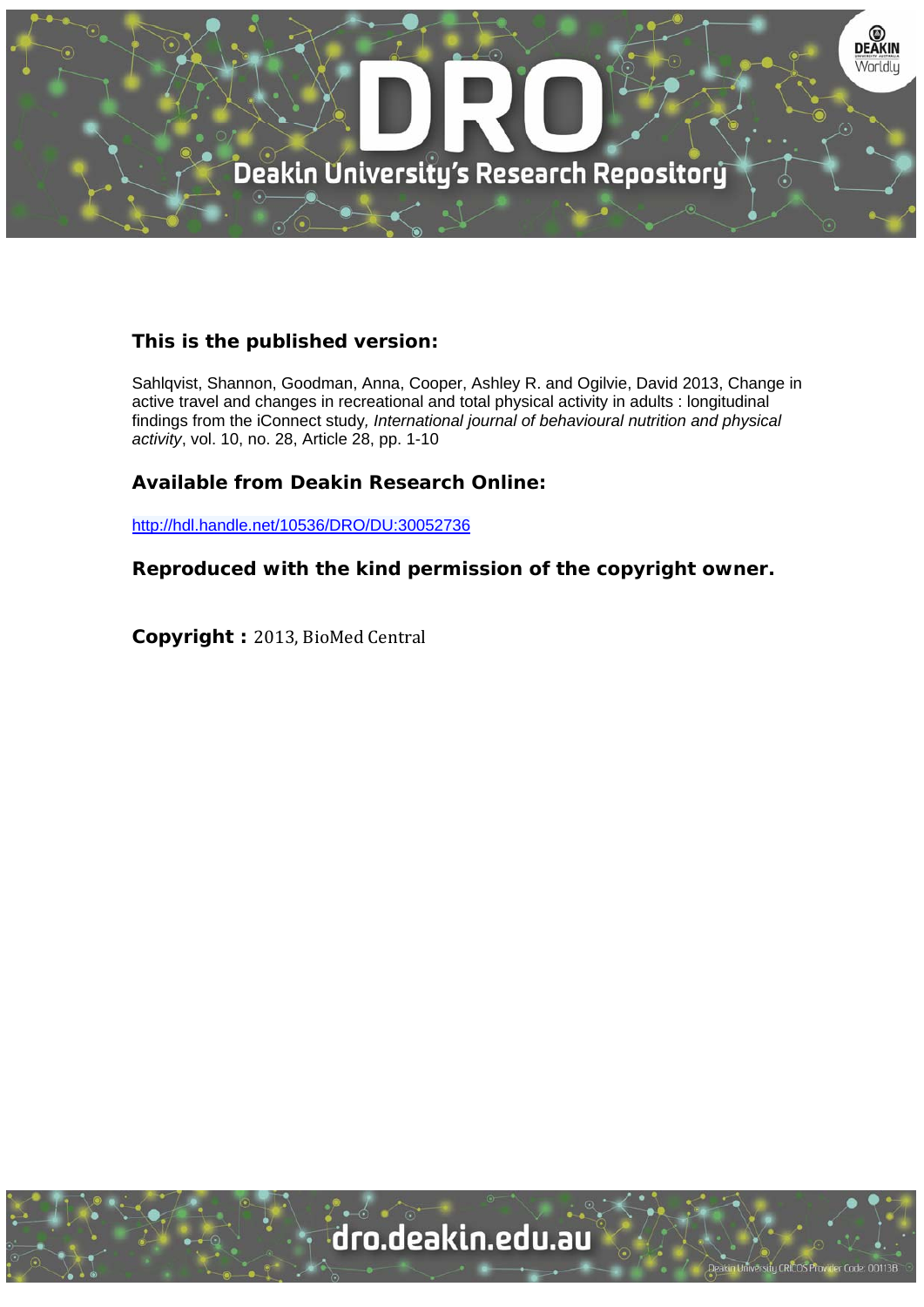

# **RESEARCH CHING CONSUMING CONSUMING CONSUMING CONSUMING CONSUMING CONSUMING CONSUMING CONSUMING CONSUMING CONSUMING CONSUMING CONSUMING CONSUMING CONSUMING CONSUMING CONSUMING CONSUMING CONSUMING CONSUMING CONSUMING CONS**

# Change in active travel and changes in recreational and total physical activity in adults: longitudinal findings from the iConnect study

Shannon Sahlqvist<sup>1,2\*</sup>, Anna Goodman<sup>3</sup>, Ashley R Cooper<sup>4</sup>, David Ogilvie<sup>2</sup> , on behalf of the iConnect consortium.

## Abstract

Background: To better understand the health benefits of promoting active travel, it is important to understand the relationship between a change in active travel and changes in recreational and total physical activity.

Methods: These analyses, carried out in April 2012, use longitudinal data from 1628 adult respondents (mean age 54 years; 47% male) in the UK-based iConnect study. Travel and recreational physical activity were measured using detailed seven-day recall instruments. Adjusted linear regression models were fitted with change in active travel defined as 'decreased' (<−15 min/week), 'maintained' (±15 min/week) or 'increased' (>15 min/week) as the primary exposure variable and changes in (a) recreational and (b) total physical activity (min/week) as the primary outcome variables.

Results: Active travel increased in 32% (n=529), was maintained in 33% (n=534) and decreased in 35% (n=565) of respondents. Recreational physical activity decreased in all groups but this decrease was not greater in those whose active travel increased. Conversely, changes in active travel were associated with commensurate changes in total physical activity. Compared with those whose active travel remained unchanged, total physical activity decreased by 176.9 min/week in those whose active travel had decreased (adjusted regression coefficient −154.9, 95% CI −195.3 to −114.5) and was 112.2 min/week greater among those whose active travel had increased (adjusted regression coefficient 135.1, 95% CI 94.3 to 175.9).

Conclusion: An increase in active travel was associated with a commensurate increase in total physical activity and not a decrease in recreational physical activity.

Keywords: Active travel, Physical activity, Walking, Cycling, Longitudinal

## Background

A growing body of evidence for the associations between active travel and reduced risk of cardiovascular mortality, overweight and obesity, hypertension and type 2 diabetes, supports its promotion as a way of improving public health [[1](#page-9-0)]. These health benefits are

likely due, in large part, to the extent to which active travel results in greater total physical activity.

The findings of a recent review [\[2\]](#page-9-0) and of other studies [[3-](#page-9-0)[7\]](#page-10-0) suggest, fairly convincingly, that in adults active travel is associated with greater self-reported total physical activity [\[8-10\]](#page-10-0) accelerometer-determined total physical activity [[3](#page-9-0),[5](#page-9-0)[,11](#page-10-0)] and total step counts [[4](#page-9-0)[,7](#page-10-0)]. Furthermore, studies that have examined associations between active travel and recreational physical activity in particular suggest that active travel is not necessarily undertaken as a substitute for recreational physical activity [\[12,13](#page-10-0)]. In some studies active travel was associated with greater time spent in recreational physical activity [\[11,14](#page-10-0)-[16](#page-10-0)]. For



© 2013 Sahlqvist et al.; licensee BioMed Central Ltd. This is an Open Access article distributed under the terms of the Creative Commons Attribution License [\(http://creativecommons.org/licenses/by/2.0\)](http://creativecommons.org/licenses/by/2.0), which permits unrestricted use, distribution, and reproduction in any medium, provided the original work is properly cited.

<sup>\*</sup> Correspondence: [shannon.sahlqvist@deakin.edu.au](mailto:shannon.sahlqvist@deakin.edu.au) <sup>1</sup>

<sup>&</sup>lt;sup>1</sup> Centre for Physical Activity and Nutrition Research (C-PAN) School of Exercise and Nutrition Sciences, Deakin University, Geelong, Australia <sup>2</sup>Medical Research Council Epidemiology Unit & UKCRC Centre for Diet and Activity Research (CEDAR), Institute of Public Health, Cambridge, UK Full list of author information is available at the end of the article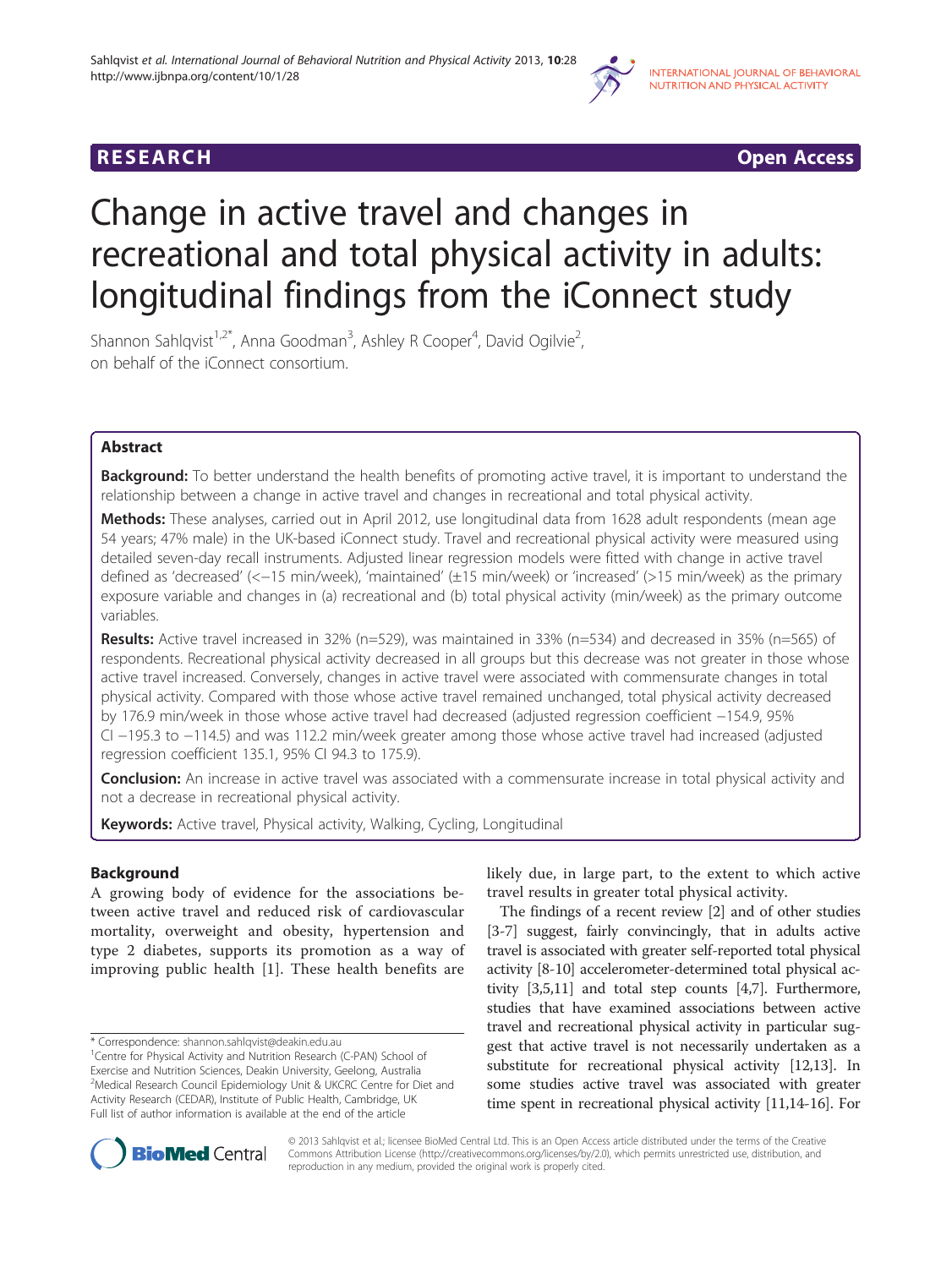example, adults in one study who travelled mainly on foot or by bike reported a statistically significant additional 15 min/day in recreational physical activity compared with adults who never or rarely travelled by bike or on foot [\[14\]](#page-10-0).

Although encouraging, previous research has been limited by the use of crude measures of active travel (i.e. usual travel mode) and the investigation of only one travel purpose or mode (i.e. commuting). A UK study recently extended this work by simultaneously collecting more detailed information on travel and recreational physical activity. Findings indicated that active travel was done in addition to, rather than instead of, recreational physical activity and suggested a dose–response relationship between active travel and total physical activity [\[17](#page-10-0)].

Nevertheless, there is currently little evidence that an increase in active travel results in a commensurate increase in total physical activity. It is possible that an increase in active travel might be compensated for by a decrease in activity in other domains. For example, a person may start walking to work and subsequently forego their morning recreational walk. Alternatively, as has been suggested in studies with children, an increase in active travel may result in greater total physical activity, either because recreational physical activity remains unchanged [\[18](#page-10-0)] or because active travel encourages physical activity in other domains [[19](#page-10-0)].

In adults, it is important to establish the association between a change in active travel and change in total physical activity to strengthen our understanding of the population health impact of promoting active travel. This paper therefore builds on previous cross-sectional research in the UK population-based iConnect study [[17](#page-10-0)] by examining the longitudinal association between a change in active travel and changes in recreational and total physical activity.

## Methods

## Study design & participant recruitment

The present analyses use data collected from the iConnect study. Full details of the study methods, including the survey instrument and its development, are provided elsewhere [\[20,21\]](#page-10-0). In brief, the iConnect study is a longitudinal study investigating the impact of newly constructed infrastructure for walking and cycling on travel, physical activity and carbon emissions. In April 2010, adults aged over 18 years (n=22500) residing in the three core study areas (Cardiff, Kenilworth and Southampton) were randomly selected from the edited electoral register and sent a survey which asked about their travel and physical activity behaviour and included standard sociodemographic questions. One year later (April 2011), the respondents were sent a second copy of the survey. Ethical approval was granted by the University of Southampton Ethics Committee.

#### Exposure measures

At both time points, respondents were asked to recall all journeys made over the previous seven days for journeys to and from work, to and from a place of study (categorised as commuting travel), for shopping and personal business and for visiting friends or relatives or other social activities (categorised as non-commuting travel). For each of these purposes, respondents recalled the number of journeys made as well as the total time (min/week) spent and distance (miles/week) travelled using each of six modes of transport (walking, cycling, bus, train, car and 'other'). Participants were instructed to assign each return journey to a single 'main purpose' and report all modes used on each journey. Where a respondent had reported the distance but not the time travelled, time was imputed using the sample mean of the observed speed for each mode/purpose combination. Time spent walking and cycling for commuting and non-commuting purposes, and for all purposes, was summed to provide aggregate measures of active travel.

Change in active travel was calculated by subtracting weekly time spent in active travel at baseline from weekly time spent in active travel at follow-up. To account for the likely imprecision in the measure respondents with a change value of  $\pm 15$  min/week were categorised as having maintained their active travel, those with a value of >15 min/week as having increased their active travel, and those with a value of <−15 min/ week as having decreased their active travel. To explore possible dose–response relationships, respondents were also categorised according to the magnitude of this change using cut points of  $\pm 15$ ,  $\pm 45$ ,  $\pm 90$  and  $\pm 135$  min/ week. Change values were also computed for four separate sub-exposures: change in (a) commuting active travel, (b) non-commuting active travel, (c) walking for all transport purposes and (d) cycling for all transport purposes.

#### Outcome measures

Recreational physical activity was assessed by asking participants to recall the number of sessions and total time spent over the past seven days in four types of recreational activities: walking, cycling, other moderateintensity physical activity and other vigorous-intensity physical activity. The questions were adapted from the short form of the International Physical Activity Questionnaire (IPAQ) so that they specifically asked about recreational walking and cycling separately [\[22](#page-10-0)]. Respondents were asked to recall the number of sessions and total time spent over the past seven days in the four types of recreational activities. Data cleaning procedures similar to those applied to the short IPAQ were used whereby for each activity category, data were truncated at 1260 min (21 h/week) and respondents who reported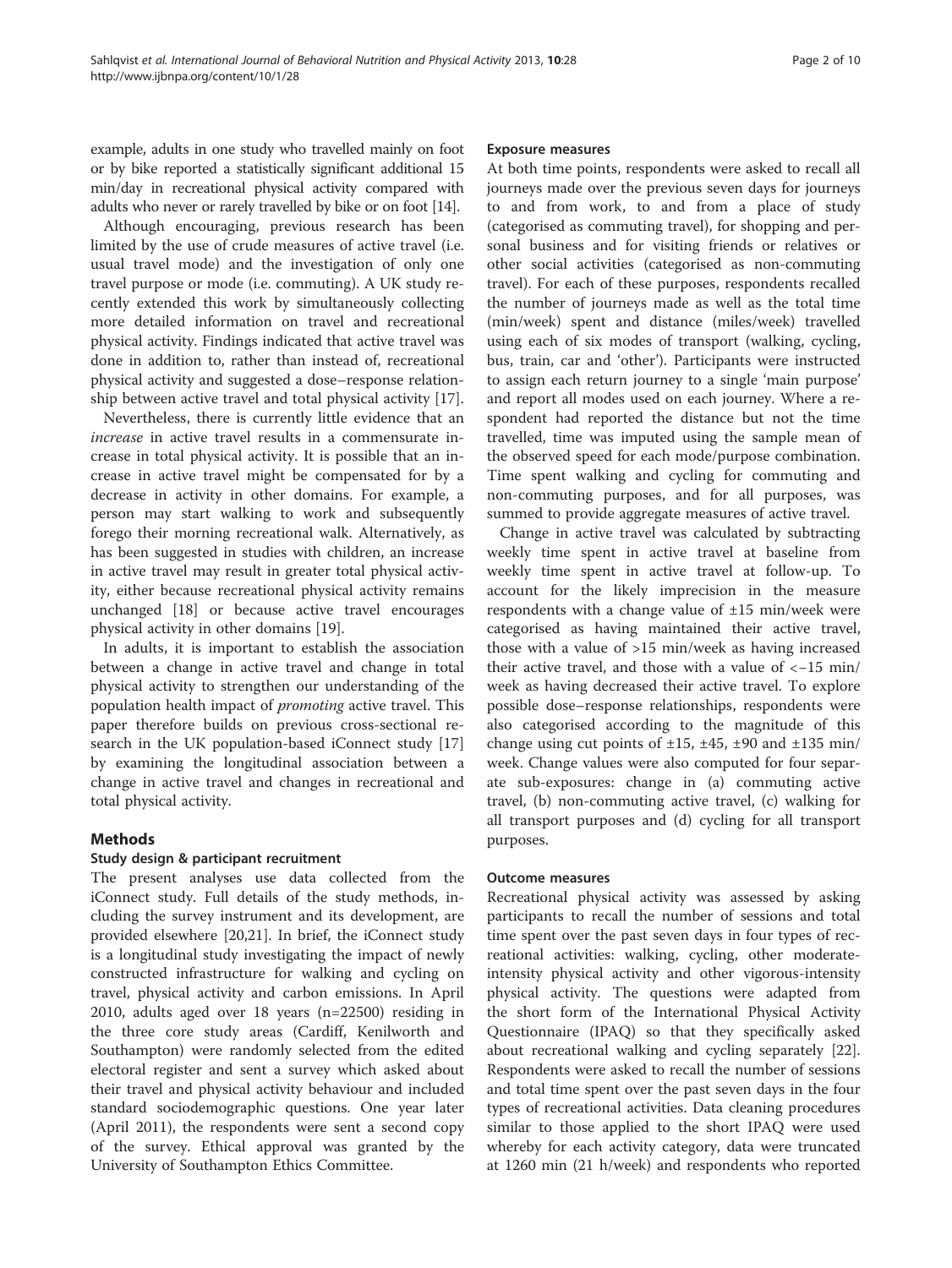greater than 6720 min (16 h/day) were excluded [\[22](#page-10-0)]. Total recreational physical activity (min/week) was computed by summing time spent in these four activities. Total physical activity (min/week) was computed by summing time spent in all active travel and in recreational physical activity.

#### Sociodemographic and other characteristics

Respondents were categorised according to their sex and baseline age, body mass index (BMI, computed from self-reported height and weight), highest educational qualification, employment status, ethnicity, housing tenure, household car access and the presence of children in the household.

## Analyses

Analyses were carried out in April 2012 using STATA/ SE 11.0. Linear regression models were first fitted with change in (a) recreational and (b) total physical activity as the outcome variables and with change in active travel (decreased, maintained, increased) as the exposure variable. Similar models were then fitted with change in active travel entered as a continuous variable (min/week). All models were adjusted for individual (age, sex, ethnicity, education, employment status, BMI) and household (housing tenure, income, car ownership, presence of children in household) level characteristics. Age and BMI were entered as linear terms and the remainder entered using the categories shown in Table [1](#page-4-0). The models reported here were not adjusted for baseline levels of physical activity on the grounds that doing so can introduce bias if exposures and outcomes are measured with error or are prone to short-term fluctuations, or if average baseline values of the outcome measure differ between exposure categories [\[23,24\]](#page-10-0). It appeared likely that some or all of these conditions could apply to these analyses. By way of sensitivity analyses, all models were repeated with adjustment for baseline physical activity; this made no substantive difference to the findings (results not shown).

The number of cases with missing data for sociodemographic covariates at baseline ranged from 16 (for sex) to 260 (for household income). Where possible, these missing baseline data were replaced with follow-up measures of the same variables for between 1 and 106 cases (depending on the variable), which reduced the number of cases with missing data for a given variable to between 0 and 114. Multiple imputation using chained equations (with five imputations) under the assumption of missing at random was used to impute the remaining missing data. All covariates and outcome variables entered into the regression models were included in the imputation model. Substantive findings were unchanged in sensitivity analyses using complete case analysis and/or excluding income, the variable with the highest level of missing data.

## Results

## Descriptive statistics

A completed baseline survey was returned by 3516 (16%) respondents, of whom 1885 (54%) returned a completed follow-up survey one year later. Of these, 232 had missing physical activity or travel data and 25 had extreme differences (>600 min/week) in active travel between baseline and follow-up. Excluding these cases left 1628 respondents. The likelihood of being included in follow-up analysis was associated with being older (56.1% of baseline respondents aged over 65 were included, compared with 30.1% of 18-34-year-olds), owning a home (52.7%, versus 26.3% of those who rented privately) and having access to a car (48.4%, versus 31.5% of those with no car; see Additional file [1](#page-9-0)). Comparisons with local and national data suggested that on average, respondents were older and more likely to have completed higher education, to own their home, to have access to a car, to be of a normal weight and to be economically active, and less likely to have children living at home, than the general population (see Additional file [2\)](#page-9-0).

Respondents had a mean age of 54 years and just over half were female (Table [1\)](#page-4-0). Total time spent in active travel changed little over one year, with a mean change of −4.4 min/week (95% CI −11.7 to 2.8). Recreational physical activity declined by a mean of 28.2 min/week (95% CI −43.4 to −12.9) resulting in a mean decrease in total physical activity of −32.6 min/week (95% CI −49.8 to −15.4). At the individual level, weekly active travel increased in 32% (n=529), was maintained in 33% (n=534) and decreased in 35% (n=565) of respondents over the year.

Respondents whose active travel decreased reported an average of 230.8 min/week (95% CI 214.5 to 247.2) of active travel at baseline which decreased to 93.6 min/ week (95% CI 82.2 to 105.0) at follow-up. Conversely, respondents categorised as increasing their active travel reported an average of 85.3 min/week (95% CI 75.7 to 95.0) at baseline, increasing to 218.6 min/week (95% CI 204.0 to 233.2) at follow-up. Those who maintained their active travel reported an average of 31.5 min/week (95% CI 24.3 to 30.7) of active travel at baseline. Of the 'maintainers' the majority (n=382) reported no active travel, while the remaining (n=152) reported an average of 110.7 min/week (95% CI 90.3 to 131.1).

## Association between change in active travel and change in recreational and total physical activity

Table [2](#page-5-0) summarises descriptive statistics and linear regression models showing the association between change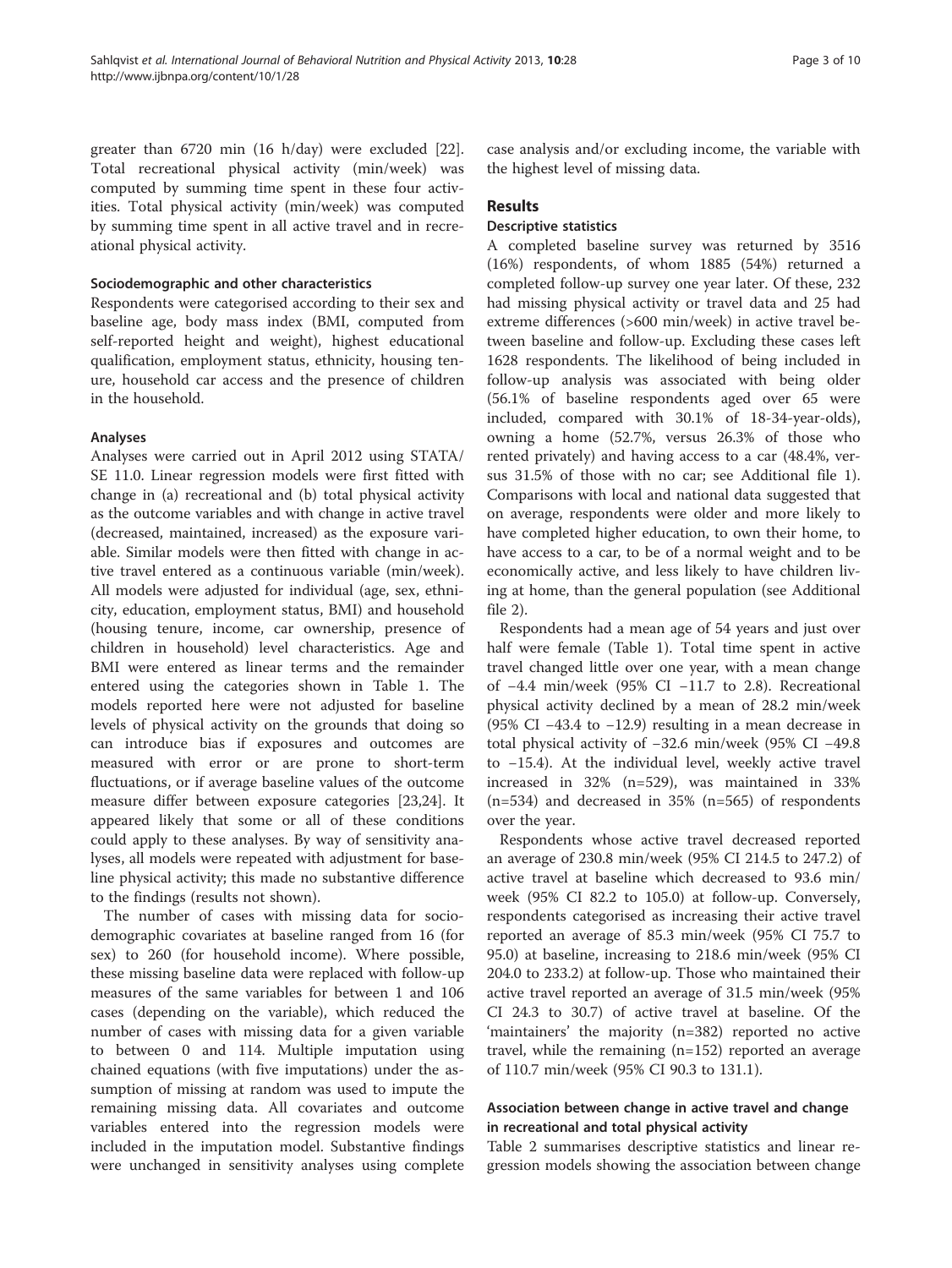| Characteristic            | All n=1628<br>mean (SD) |      | mean (SD)   |           |     |             | Active travel decreased n=565 Active travel was maintained n=534 Active travel increased n=529<br>mean (SD) |            |  |
|---------------------------|-------------------------|------|-------------|-----------|-----|-------------|-------------------------------------------------------------------------------------------------------------|------------|--|
|                           |                         |      |             |           |     | mean (SD)   |                                                                                                             |            |  |
| Age (years)               | 54.4 (16.3)             |      | 52.2 (16.6) |           |     | 59.2 (14.8) | 52.9 (16.3)                                                                                                 |            |  |
| BMI ( $kg/m2$ )           | 25.7 (4.6)              |      |             | 25.3(4.5) |     | 26.5 (4.7)  |                                                                                                             | 25.5 (4.6) |  |
|                           | n                       | $\%$ | n           | $\%$      | n   | %           | n                                                                                                           | $\%$       |  |
| Site                      |                         |      |             |           |     |             |                                                                                                             |            |  |
| Cardiff                   | 521                     | 32.0 | 190         | 33.6      | 160 | 30.0        | 171                                                                                                         | 32.3       |  |
| Kenilworth                | 651                     | 40.0 | 193         | 34.2      | 113 | 48.9        | 197                                                                                                         | 37.2       |  |
| Southampton               | 456                     | 28.0 | 182         | 32.2      | 113 | 21.2        | 161                                                                                                         | 30.4       |  |
| Sex                       |                         |      |             |           |     |             |                                                                                                             |            |  |
| Male                      | 757                     | 46.5 | 252         | 44.6      | 259 | 48.5        | 246                                                                                                         | 46.5       |  |
| Female                    | 871                     | 53.5 | 313         | 55.4      | 275 | 51.5        | 283                                                                                                         | 53.5       |  |
| <b>Ethnicity</b>          |                         |      |             |           |     |             |                                                                                                             |            |  |
| White                     | 1560                    | 96.4 | 537         | 95.6      | 513 | 96.4        | 510                                                                                                         | 97.1       |  |
| Other                     | 59                      | 3.6  | 25          | 4.5       | 19  | 3.6         | 15                                                                                                          | 2.9        |  |
| <b>Education</b>          |                         |      |             |           |     |             |                                                                                                             |            |  |
| University qualification  | 672                     | 41.5 | 2556        | 45.5      | 188 | 35.5        | 229                                                                                                         | 43.3       |  |
| 'A' Level                 | 261                     | 16.1 | 93          | 16.6      | 85  | 16.0        | 83                                                                                                          | 15.7       |  |
| GCSE                      | 300                     | 18.5 | 92          | 16.4      | 109 | 20.6        | 99                                                                                                          | 18.7       |  |
| No formal qualification   | 386                     | 23.8 | 120         | 21.4      | 148 | 27.9        | 118                                                                                                         | 22.3       |  |
| <b>Housing Tenure</b>     |                         |      |             |           |     |             |                                                                                                             |            |  |
| Owned                     | 1374                    | 84.4 | 464         | 82.2      | 482 | 90.3        | 428                                                                                                         | 80.9       |  |
| Rented (private landlord) | 135                     | 8.3  | 56          | 9.9       | 23  | 4.3         | 56                                                                                                          | 10.6       |  |
| Rented (local authority)  | 88                      | 5.4  | 31          | 5.5       | 21  | 3.9         | 36                                                                                                          | 6.8        |  |
| Other                     | 31                      | 1.9  | 14          | 2.5       | 8   | 1.5         | 9                                                                                                           | 1.7        |  |
| Employment                |                         |      |             |           |     |             |                                                                                                             |            |  |
| Full-time                 | 641                     | 39.4 | 208         | 36.8      | 219 | 41.0        | 214                                                                                                         | 40.5       |  |
| Part-time                 | 251                     | 15.4 | 90          | 15.9      | 84  | 15.7        | $77\,$                                                                                                      | 14.6       |  |
| Student                   | 49                      | 3.0  | 25          | 4.4       | 9   | 1.7         | 15                                                                                                          | 2.8        |  |
| Retired                   | 560                     | 34.6 | 193         | 34.2      | 197 | 36.9        | 174                                                                                                         | 32.9       |  |
| Other                     | 123                     | 7.6  | 49          | 8.7       | 25  | 4.7         | 49                                                                                                          | 9.3        |  |
| Household income          |                         |      |             |           |     |             |                                                                                                             |            |  |
| >£40,000                  | 559                     | 37.0 | 186         | 35.7      | 195 | 38.9        | 178                                                                                                         | 36.4       |  |
| £20,001 to £40,000        | 501                     | 33.2 | 178         | 34.2      | 159 | 31.7        | 164                                                                                                         | 33.5       |  |
| $\leq$ £20,000            | 451                     | 29.9 | 157         | 30.1      | 147 | 29.3        | 147                                                                                                         | 20.6       |  |
| No. of cars per adult     |                         |      |             |           |     |             |                                                                                                             |            |  |
| None                      | 168                     | 10.3 | 68          | 12.1      | 33  | 6.2         | 67                                                                                                          | 12.7       |  |
| $<$ 1                     | 630                     | 38.8 | 228         | 40.5      | 200 | 37.5        | 202                                                                                                         | 38.2       |  |
| $\geq$ 1                  | 828                     | 50.9 | 267         | 47.4      | 301 | 56.4        | 260                                                                                                         | 49.2       |  |
| Children <16 years        |                         |      |             |           |     |             |                                                                                                             |            |  |
| No                        | 1345                    | 82.6 | 459         | 81.2      | 456 | 85.4        | 430                                                                                                         | 81.3       |  |
| Yes                       | 283                     | 17.4 | 106         | 18.8      | 78  | 14.6        | 99                                                                                                          | 18.7       |  |

<span id="page-4-0"></span>Table 1 Sociodemographic characteristics of respondents by change in active travel<sup>a</sup>

<sup>a</sup>Numbers do not always sum to totals due to missing responses.

BMI: Body mass index.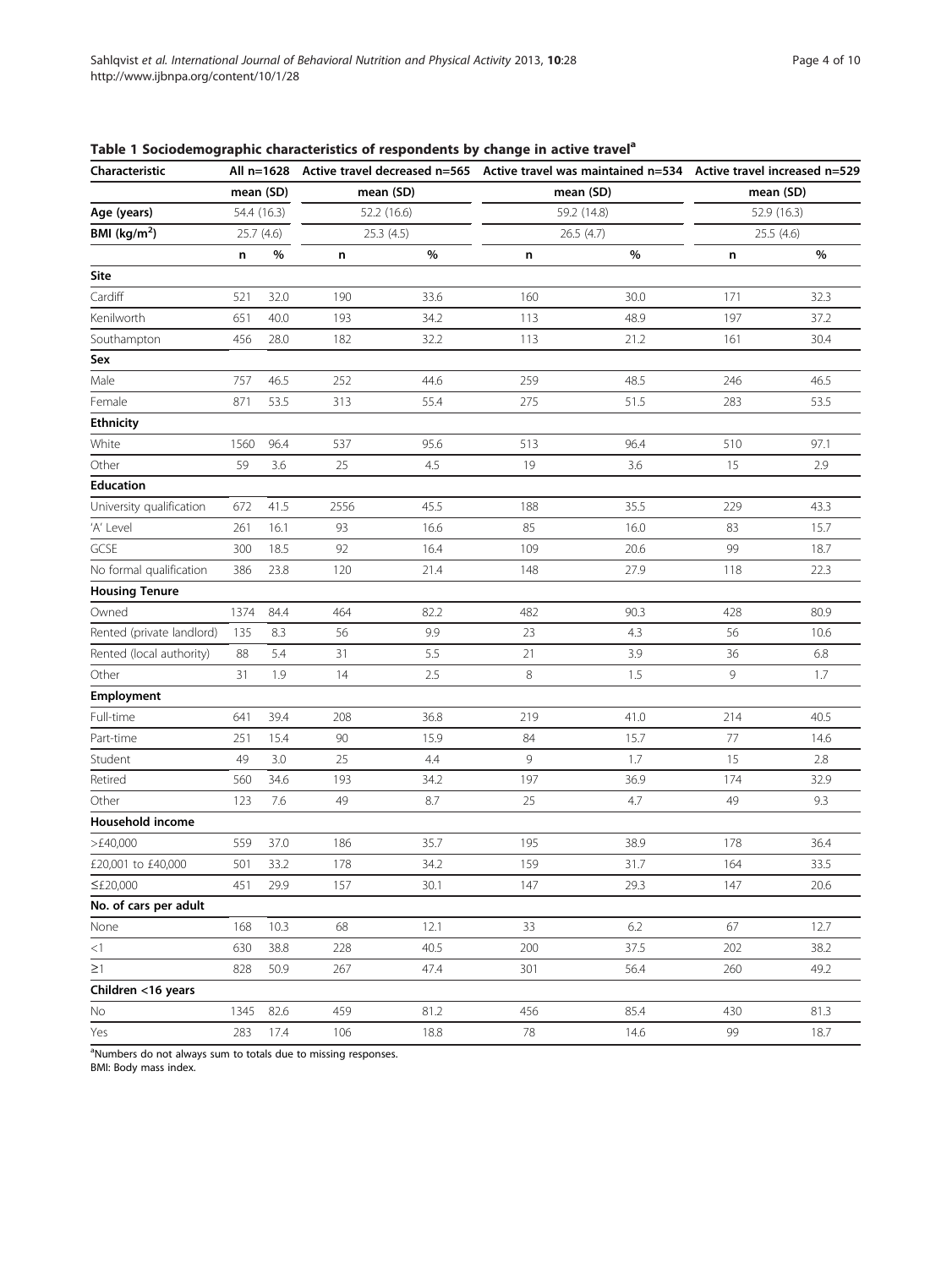|                             | n   |                         |                         | <b>Recreational PA</b>      |                                                    | <b>Total PA</b>         |                         |                               |                                                    |  |  |
|-----------------------------|-----|-------------------------|-------------------------|-----------------------------|----------------------------------------------------|-------------------------|-------------------------|-------------------------------|----------------------------------------------------|--|--|
|                             |     | T1 mean<br>(95% CI)     | T2 mean<br>(95% CI)     | Mean change<br>(95% CI)     | Regression<br>coefficient <sup>a</sup><br>(95% CI) | T1 mean<br>(95% CI)     | T2 mean<br>(95% CI)     | Mean change<br>(95% CI)       | Regression<br>coefficient <sup>a</sup><br>(95% CI) |  |  |
| Active travel<br>decreased  | 565 | 319.7<br>(293.2, 346.2) | 280.0<br>(254.6, 305.4) | $-39.7$<br>$(-64.6, -14.8)$ | $-18.2$<br>(-56.2, 19.9)                           | 550.6<br>(517.0, 584.2) | 373.7<br>(344.2, 403.2) | $-176.9$<br>$(204.3, -149.5)$ | $-154.9$<br>(–195.3, -144.5)                       |  |  |
| Active travel<br>maintained | 534 | 275.3<br>(247.1, 303.6) | 252.3<br>(224.5, 280.1) | $-23.1$<br>(-49.4, 3.2)     | $\Omega$                                           | 307.2<br>(277.7, 336.8) | 283.8<br>(254.5, 313.0) | $-23.5$<br>(-49.8, 2.9)       | $\mathbf{0}$                                       |  |  |
| Active travel<br>increased  | 529 | 320.9<br>(288.4, 353.5) | 299.9<br>(273.5, 326.2) | $-21.0$<br>(-49.1, 7.0)     | 1.8<br>$(-36.6, 40.2)$                             | 406.2<br>(371.3, 441.2) | 518.5<br>(486.3, 550.7) | 112.2<br>(81.9, 142.6)        | 135.1<br>(94.3, 175.9)                             |  |  |

<span id="page-5-0"></span>Table 2 Changes in active travel and (a) recreational and (b) total physical activity (min/week)

a<br>Linear regression adjusted for age, sex, ethnicity, education, employment, BMI, household income, housing tenure, household car access and children living at home. In all models maintenance of active travel was set as the reference category. 95%CI: 95% Confidence Intervals; T1 mean: mean at baseline; T2 mean: mean at follow-up; PA: Physical Activity.

in active travel and change in recreational and total physical activity. The comparison of unadjusted mean changes is further described in Figure 1, which shows the relationship between the magnitude of change in active travel and the magnitude of change in total physical activity.

Small decreases in recreational activity were seen across all groups (Figure 1), and there was no evidence that this varied by category of change in active travel  $(p = 0.47$  for heterogeneity; Table 2). Furthermore, there was no correlation (r=0.05) between change in active travel and change in recreational physical activity. In fact, the direction of the non-significant effect was the opposite to that which would be expected if activity compensation were operating, with a larger decrease observed in those whose active travel decreased (mean decrease 39.7 min/week) than in those whose active travel increased (mean decrease 21.0 min/week).

By contrast, there was strong evidence that a change in active travel was associated with a change in total physical activity. Those whose active travel increased had a significant increase in their total physical activity compared with maintainers (adjusted regression coefficient 135.1, 95% CI 94.3 to 175.9), while those whose active travel decreased had a corresponding decrease in total physical activity compared with maintainers (adjusted regression coefficient −154.9, 95% CI −195.3 to −114.5; Table 2). This association showed an approximately dose–response relationship across the full range of change in active travel categories (Figure 1). Similar results were also seen when active travel was entered as a continuous variable.

By way of sensitivity analyses we explored whether the associations differed according to respondents' absolute levels of active travel at baseline and follow-up, categorising respondents as: (a) maintaining zero active

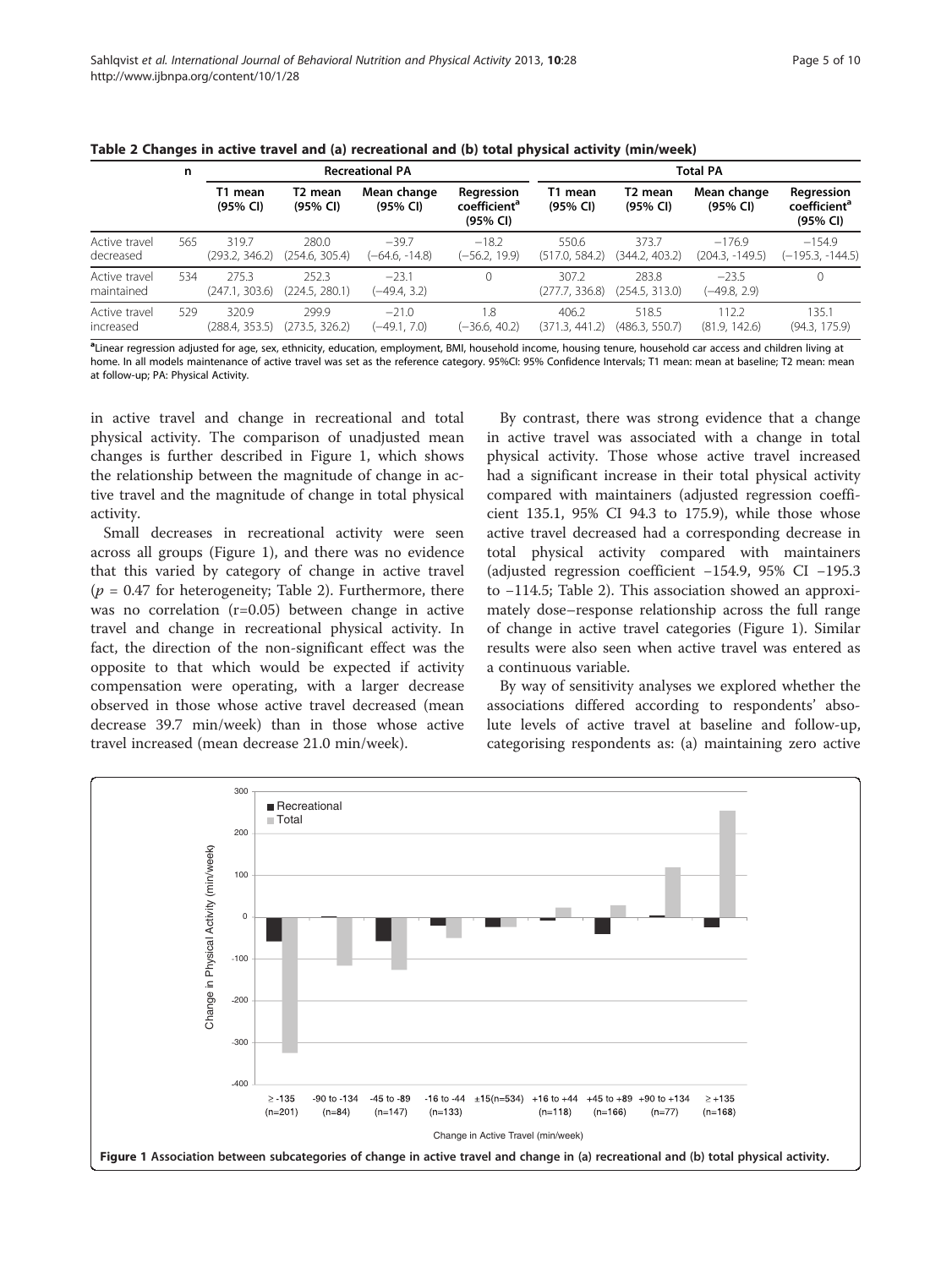travel, (b) maintaining some active travel, (c) reducing their active travel but continuing to report some, (d) reducing their active travel to zero, (e) taking up active travel, or (f) increasing their active travel from non-zero

at baseline. In linear regression models, the associations remained consistent with the main analyses. That is, a change in active travel was associated with a change in total physical activity regardless of whether the change was from 'zero' or from 'some' active travel at baseline (see Additional file [3\)](#page-9-0).

Tables [3](#page-7-0) and [4](#page-8-0) report the results from linear regression models examining changes in active travel by purpose (commuting vs. non-commuting) and by mode (walking vs. cycling). Associations remained largely unchanged when examining changes in commuting and noncommuting active travel separately (Table [3\)](#page-7-0). In separate analysis restricted to respondents who reported commuting at both time points, an increase in active travel was associated with a significant increase in total physical activity (regression coefficient 125.0, 95% CI 66.2 to 183.9) whereas a decrease in active travel was associated with a significant decrease (regression coefficient −148.2, 95% CI −206.8 to −89.7). The associations also held when examining changes in utility walking and cycling separately (Table [4](#page-8-0)). The observation that an increase in walking was not associated with a corresponding decrease in cycling and vice versa suggests that, in general, respondents were not switching between active modes of transport.

## **Discussion**

Findings from this longitudinal study of UK adults demonstrate that a change in active travel is associated with a commensurate change in total physical activity. The pattern of associations was consistent with a dose– response relationship. These findings build on those of cross-sectional studies which have reported positive associations between total physical activity and use of active travel in general [[10\]](#page-10-0) and public transport [[4](#page-9-0)[-6](#page-10-0)] and utility cycling in particular [[3,](#page-9-0)[9\]](#page-10-0). They are also consistent with those of recent longitudinal studies which reported increases in objectively-measured total physical activity in children who changed from a motorised to active mode of travel to school [\[18,25\]](#page-10-0).

While recreational physical activity decreased in all groups over the year, there was no evidence that this decrease was greater in those whose active travel had increased. Previous studies have shown that adults do not appear to participate in active travel to account for their lack of recreational physical activity [\[12,13\]](#page-10-0). Moreover there is some evidence to suggest that adults who walk or cycle as a means of transport may actually participate in more recreational physical activity [\[14](#page-10-0)]. This study has further demonstrated that an increase in active travel does not appear to compensate for a decrease in recreational physical activity. This important observation suggests that if adults can be encouraged to participate in active travel they are likely to do so in addition to their other physical activity, thereby increasing their overall physical activity.

By including a detailed measure of travel behaviour, this study also found that the association between active travel and physical activity held when examining changes in commuting and non-commuting active travel as well as when examining changes in the distinct behaviours of walking and cycling for transport. Walking and cycling may be more or less attractive or feasible for different people in different circumstances. Our findings suggest that in principle, strategies to promote walking, cycling or both, whether for commuting or for other purposes, may all hold promise as a means of increasing physical activity overall.

## Strengths and limitations

To the best of our knowledge this is the first study to examine the association between a change in active travel and change in total physical activity in adults. It builds further on previous work by examining the association in a relatively large sample and by including detailed disaggregated measures of both travel and recreational physical activity, although these were selfreported and subject to possible recall bias. To capture the necessary level of detail two existing instruments were adapted: travel behaviour was assessed using a seven-day recall instrument and recreational physical activity was assessed using a purposively adapted version of the IPAQ. Although the IPAQ has been extensively used, like many physical activity questionnaires its criterion validity with respect to objectively measured physical activity is modest and it tends to overestimate physical activity [[26\]](#page-10-0). It is likely that the measurement error associated with the IPAQ and the seven-day travel instrument attenuated effect sizes. It is hard to know the relative magnitude of this potential bias, although it seems unlikely that it would be sufficient to disguise a genuine, substantial decrease in recreational physical activity among those whose active travel increased. Moreover, the criterion validity of the two measures when used together remains to be determined. Consequently, the extent to which respondents may have reported their walking and cycling as both recreation and transport remains unknown. Notably, however, change in active travel was not correlated with change in recreational physical activity, suggesting that 'double counting' is unlikely to have had much effect in this study. In addition, the measure of total physical activity derived for these analyses did not include time spent in occupational or household physical activity. It seems less plausible that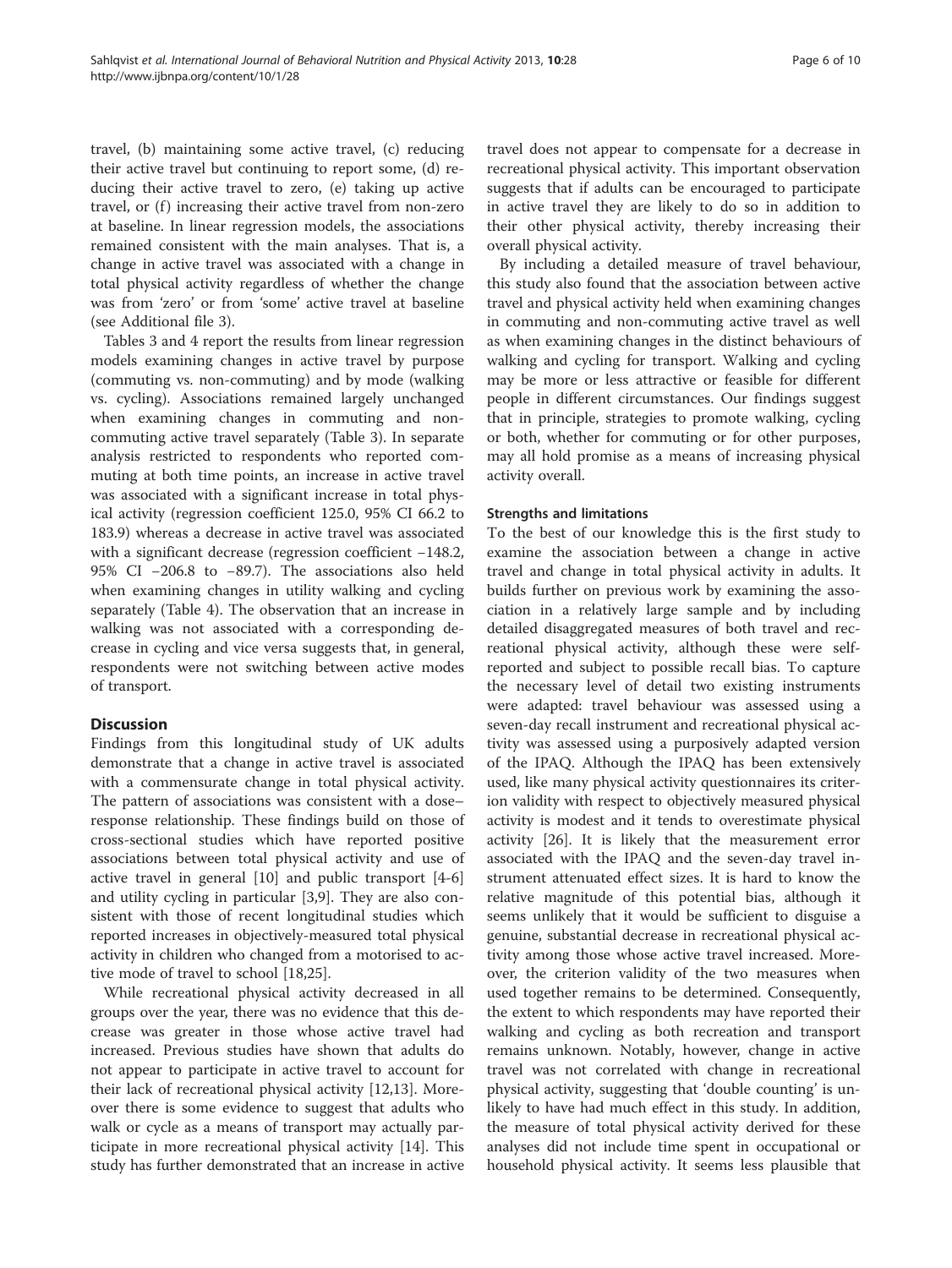| Commuting active travel     |      |                      | Non-Commuting travel PA         |                            |                                                     | <b>Recreational PA</b>  |                                 |                            |                                                    | <b>Total PA</b>         |                                 |                             |                                                    |  |
|-----------------------------|------|----------------------|---------------------------------|----------------------------|-----------------------------------------------------|-------------------------|---------------------------------|----------------------------|----------------------------------------------------|-------------------------|---------------------------------|-----------------------------|----------------------------------------------------|--|
|                             | N    | T1 mean<br>(95% CI)  | T <sub>2</sub> mean<br>(95% CI) | Mean<br>change<br>(95% CI) | Regression<br>coefficient <sup>a</sup><br>(95 % CI) | T1 mean<br>(95% CI)     | T <sub>2</sub> mean<br>(95% CI) | Mean change<br>(95% CI)    | Regression<br>coefficient <sup>a</sup><br>(95% CI) | T1 mean<br>(95% CI)     | T <sub>2</sub> mean<br>(95% CI) | Mean change<br>(95% CI)     | Regression<br>coefficient <sup>a</sup><br>(95% CI) |  |
| Active travel<br>decreased  | 254  | 87.<br>(73.4, 100.9) | 104.3<br>(83.5, 125.1)          | 17.2<br>$(-2.8, 37.2)$     | 26.9<br>(7.9, 45.8)                                 | 316.1<br>(272.1, 360.1) | 266.8<br>(232.8, 300.8)         | $-49.3$<br>(–87.9, -10.8)  | $-37.2$<br>$(-82.4, 8.0)$                          | 559.0<br>(513.5, 624.4) | 424.7<br>(378.4, 470.9)         | $-144.3$<br>(–189.6, -98.9) | $-120.8$<br>$(-171.1, -70.4)$                      |  |
| Active travel<br>maintained | 1154 | 76.3<br>(69.1, 83.6) | 70.2<br>(63.4, 77.0)            | $-6.1$<br>$(-13.3,1.1)$    |                                                     | 303.3<br>(283.3, 323.2) | 281.3<br>(262.2, 300.5)         | $-21.9$<br>$(-40.3, -3.5)$ |                                                    | 387.5<br>(365.2, 409.9) | 338.2<br>(338.1, 381.1)         | $-27.9$<br>(–48.0, -7.8)    |                                                    |  |
| Active travel<br>increased  | 220  | 74.9<br>(60.8, 88.9) | 69.0<br>(57.0, 81.0)            | $-5.9$<br>$(-20.9, 9.2)$   | 3.1<br>$(-16.9, 23.2)$                              | 305.4<br>(260.6, 350.2) | 268.7<br>(233.3, 304.2)         | $-36.6$<br>$(-74.4, 1.1)$  | $-25.7$<br>$(-73.5, 22.2)$                         | 446.8<br>(395.7, 498.0) | 518.<br>(473.3, 563.6)          | 71.6<br>(28.7, 114.6)       | 93.2<br>(40.0, 146.5)                              |  |
|                             |      |                      |                                 |                            |                                                     |                         | Non-Commuting active travel     |                            |                                                    |                         |                                 |                             |                                                    |  |
|                             |      |                      | $\sim$                          |                            |                                                     |                         |                                 | _______                    |                                                    | _ _ _ _                 |                                 |                             |                                                    |  |

<span id="page-7-0"></span>

| Table 3 Changes in purpose-specific active travel and (a) recreational and (b) total physical activity (min/week) |  |  |  |  |
|-------------------------------------------------------------------------------------------------------------------|--|--|--|--|
|                                                                                                                   |  |  |  |  |

|                             | Non-Commuting active travel |                      |                                 |                            |                                                    |                         |                         |                             |                                                    |                         |                         |                              |                                                    |  |
|-----------------------------|-----------------------------|----------------------|---------------------------------|----------------------------|----------------------------------------------------|-------------------------|-------------------------|-----------------------------|----------------------------------------------------|-------------------------|-------------------------|------------------------------|----------------------------------------------------|--|
|                             |                             |                      |                                 | <b>Commuting PA</b>        |                                                    |                         | <b>Recreational PA</b>  |                             |                                                    |                         | <b>Total PA</b>         |                              |                                                    |  |
|                             | N                           | T1 mean<br>(95% CI)  | T <sub>2</sub> mean<br>(95% CI) | Mean<br>change<br>(95% CI) | Regression<br>coefficient <sup>a</sup><br>(95% CI) | T1 mean<br>(95% CI)     | T2 mean<br>(95% CI)     | Mean change<br>(95% CI)     | Regression<br>coefficient <sup>a</sup><br>(95% CI) | T1 mean<br>(95% CI)     | T2 mean<br>(95% CI)     | Mean change<br>(95% CI)      | Regression<br>coefficient <sup>a</sup><br>(95% CI) |  |
| Active travel<br>decreased  | 502                         | 53.3<br>(44.1, 62.4) | 49.0<br>(39.6, 58.4)            | $-4.3$<br>$(-11.9, 3.3)$   | $-10.0$<br>$(-20.6, 0.6)$                          | 329.3<br>(300.2, 358.3) | 288.9<br>(260.9, 316.9) | $-40.4$<br>$(-67.1, -13.6)$ | $-24.7$<br>(-62.0, 12.7)                           | 557.1<br>(522.1, 592.1) | 390.1<br>(358.3, 422.0) | $-167.0$<br>(-196.7, -137.3) | $-157.9$<br>$(-198.5, -117.4)$                     |  |
| Active travel<br>maintained | 637                         | 23.1<br>(18.0, 28.2) | 29.6<br>(23.0, 36.1)            | 6.5<br>(1.0, 12.0)         |                                                    | 268.5<br>(243.6, 293.3) | 253.2<br>(228.8, 277.7) | $-15.2$<br>$(-38.1, 7.6)$   |                                                    | 308.6<br>(282.5, 334.8) | 299.8<br>(273.3, 326.2) | $-8.9$<br>(-32.7, 15.0)      |                                                    |  |
| Active travel<br>increased  | 489                         | 50.0<br>(39.0, 61.0) | 39.3<br>(31.6, 47.0)            | $-10.7$<br>$(-20.3, -1.1)$ | $-16.4$<br>$(-27.0, -5.8)$                         | 329.5<br>(295.1, 363.9) | 297.0<br>(269.5, 324.5) | $-32.5$<br>$(-63.1, -2.0)$  | $-15.5$<br>(-52.9, 22.0)                           | 437.2<br>(398.3, 476.1) | 511.5<br>(477.2, 545.9) | 74.4<br>(40.6, 108.1)        | 85.5<br>(44.9, 126.1)                              |  |

<sup>a</sup>Linear regression adjusted for age, sex, ethnicity, education, employment, BMI, household income, housing tenure, household car access and children living at home. 95%CI: 95% Confidence Intervals; PA: Physical activity.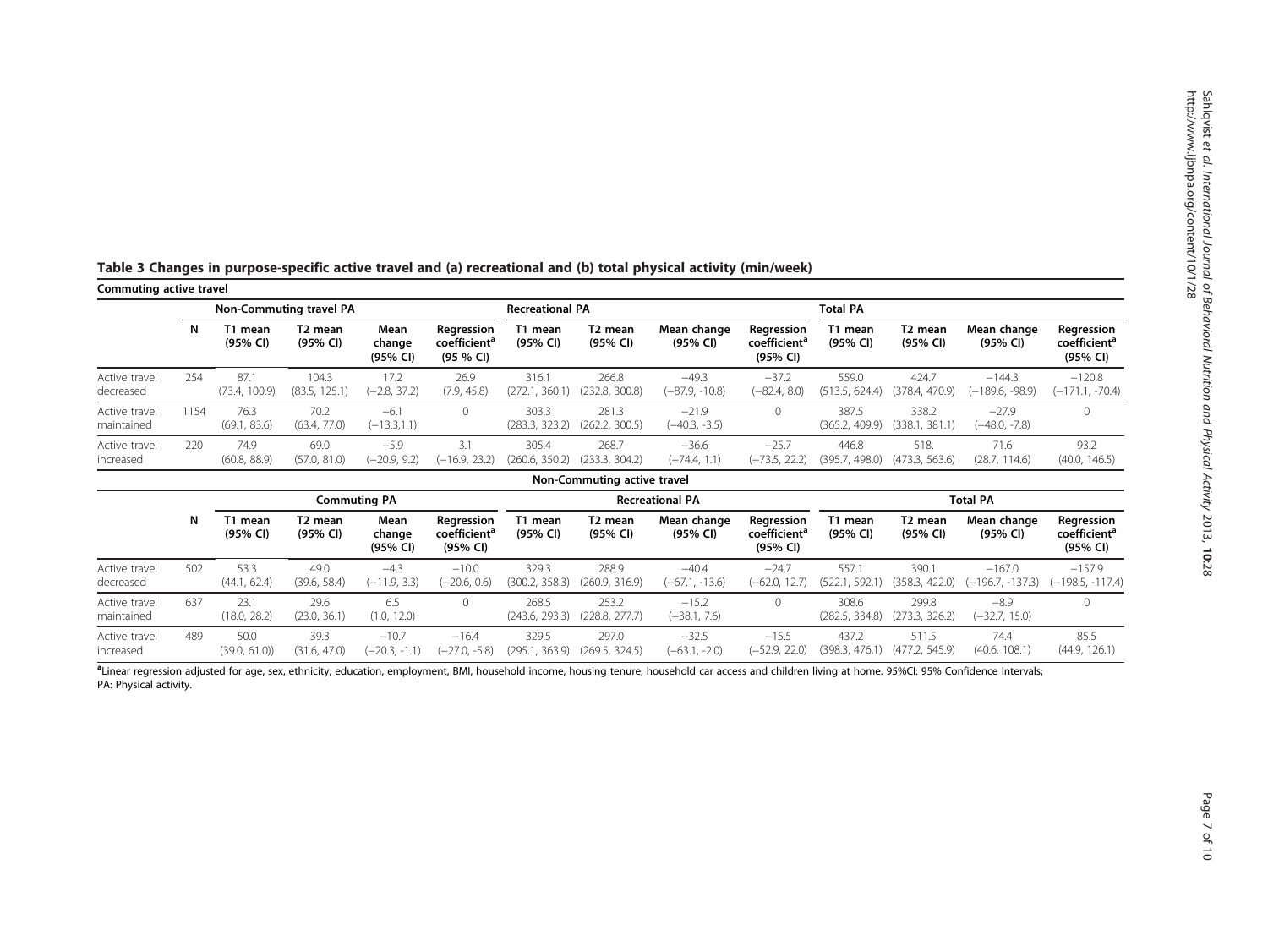| <b>Walking for transport</b> |      |                         |                                 |                              |                                                     |                         |                              |                               |                                                    |                         |                                 |                                |                                                    |  |
|------------------------------|------|-------------------------|---------------------------------|------------------------------|-----------------------------------------------------|-------------------------|------------------------------|-------------------------------|----------------------------------------------------|-------------------------|---------------------------------|--------------------------------|----------------------------------------------------|--|
|                              |      |                         |                                 | <b>Cycling for transport</b> |                                                     |                         |                              | <b>Recreational PA</b>        |                                                    | <b>Total PA</b>         |                                 |                                |                                                    |  |
|                              | n    | T1 mean<br>(95% CI)     | T2 mean<br>(95% CI)             | Mean<br>change<br>(95% CI)e  | Regression<br>coefficient <sup>a</sup><br>(95 % CI) | T1 mean<br>(95% CI)     | T2 mean<br>(95% CI)          | Mean<br>change<br>(95% CI)    | Regression<br>coefficient <sup>a</sup><br>(95% CI) | T1 mean<br>(95% CI)     | T <sub>2</sub> mean<br>(95% CI) | Mean change<br>(95% CI)        | Regression<br>coefficient <sup>a</sup><br>(95% CI) |  |
| Walking<br>decreased         | 554  | 19.2<br>(13.9, 24.6)    | 719.2<br>(13.7, 24.6)           | $-0.1$<br>$(-4.1, 4.0)$      | 0.75<br>$(-5.4, 6.9)$                               | 317.3<br>(290.9, 343.6) | 283.0<br>(257.7, 308.3)      | $-34.2$<br>$(-58.6, -9.9)$    | $-11.5$<br>$(-49.2, 26.3)$                         | 545.2<br>(412.0, 578.4) | 380.5<br>(350.5, 410.5)         | $-164.7$<br>$(-191.6, -137.8)$ | $-141.5$<br>$(-182.0, -101.0)$                     |  |
| Walking<br>maintained        | 564  | 9.1<br>(5.5, 12.8)      | 9.2<br>(5.9, 12.5)              | 0.1<br>$(-2.9, 3.1)$         | $\mathbf 0$                                         | 279.8<br>(251.8, 307.9) | 255.5<br>(228.3, 282.7)      | $-24.3$<br>$(-50.1, 1.4)$     | $\circ$                                            | 315.0<br>(285.7, 344.3) | 290.6<br>(262.2, 319.0)         | $-24.4$<br>$(-50.4, 1.6)$      | $\mathbf{0}$                                       |  |
| Walking<br>increased         | 510  | 16.6<br>(10.7, 22.5)    | 18.7<br>(12.7, 24.7)            | 2.1<br>$(-3.5, 7.7)$         | 3.2<br>$(-3.0, 9.5)$                                | 321.3<br>(288.1, 354.4) | 295.4<br>(268.4, 322.4)      | $-25.8$<br>$(-55.2, 3.5)$     | $-0.7$<br>$(-39.0, 37.7)$                          | 412.4<br>(375.9, 448.9) | 514.2<br>(481.0, 547.4)         | 101.8<br>(69.3, 134.3)         | 127.0<br>(85.8, 168.2)                             |  |
|                              |      |                         |                                 |                              |                                                     |                         | <b>Cycling for Transport</b> |                               |                                                    |                         |                                 |                                |                                                    |  |
|                              |      |                         |                                 | <b>Walking for Transport</b> |                                                     |                         |                              | <b>Recreational PA</b>        |                                                    |                         | <b>Total PA</b>                 |                                |                                                    |  |
|                              | n    | T1 mean<br>(95% CI)     | T <sub>2</sub> mean<br>(95% CI) | Mean<br>change<br>(95% CI)   | Regression<br>coefficient <sup>a</sup><br>(95% CI)  | T1 mean<br>(95% CI)     | T2 mean<br>(95% CI)          | Mean<br>change (95%<br>CI)    | Regression<br>coefficient <sup>a</sup><br>(95% CI) | T1 mean<br>(95% CI)     | T2 mean<br>(95% CI)             | Mean change<br>(95% CI)        | Regression<br>coefficient <sup>a</sup><br>(95% CI) |  |
| Cycling<br>decreased         | 96   | 139.2<br>(107.9, 170.5) | 127.9<br>(96.7, 159.1)          | $-11.3$<br>$(-40.7, 18.0)$   | $-5.6$<br>$(-35.3, 24.1)$                           | 492.9<br>(403.1, 582.8) | 390.6<br>(316.5, 464.7)      | $-102.3$<br>$(-185.0, -19.7)$ | $-79.4$<br>$(-145.2, -13.7)$                       | 797.9<br>(688.6, 907.3) | 581.6<br>(489.8, 673.4)         | $-216.3$<br>$(-311.2, -121.5)$ | $-187.6$<br>$(-261.1, -114.1)$                     |  |
| Cycling<br>maintained        | 1418 | 99.3<br>(91.6, 106.9)   | 94.8<br>(87.5, 102.1)           | $-4.5$<br>$(-11.8, 2.8)$     | $\mathbf 0$                                         | 287.3<br>(270.2, 304.4) | 261.9<br>(245.8, 278.0)      | $-25.4$<br>$(-41.1, -9.7)$    | $\circ$                                            | 388.3<br>(369.1, 407.4) | 358.4<br>(340.0, 376.7)         | $-29.9$<br>$(-47.4, -12.4)$    | $\mathbf{0}$                                       |  |
| Cycling<br>increased         | 114  | 124.6<br>(86.4, 162.7)  | 117.0<br>(85.1, 149.0)          | $-7.5$<br>$(-32.5, 17.5)$    | 1.7<br>$(-26.0, 29.4)$                              | 374.4<br>(299.0, 449.8) | 374.2<br>(319.0, 429.5)      | $-0.2$<br>$(-64.9, 64.6)$     | 15.4<br>$(-45.8, 76.7)$                            | 551.4<br>(462.0, 640.8) | 639.6<br>(566.5, 712.8)         | 88.3<br>(17.5, 159.0)          | 113.3<br>(44.9, 181.7)                             |  |

<span id="page-8-0"></span>Table <sup>4</sup> Changes in mode-specific active travel and (a) recreational and (b) total physical activity (min/week)

aLinear regression adjusted for age, sex, ethnicity, education, employment, BMI, household income, housing tenure, household car access and children living at home 95%CI: 95% Confidence Intervals; PA: Physical activity.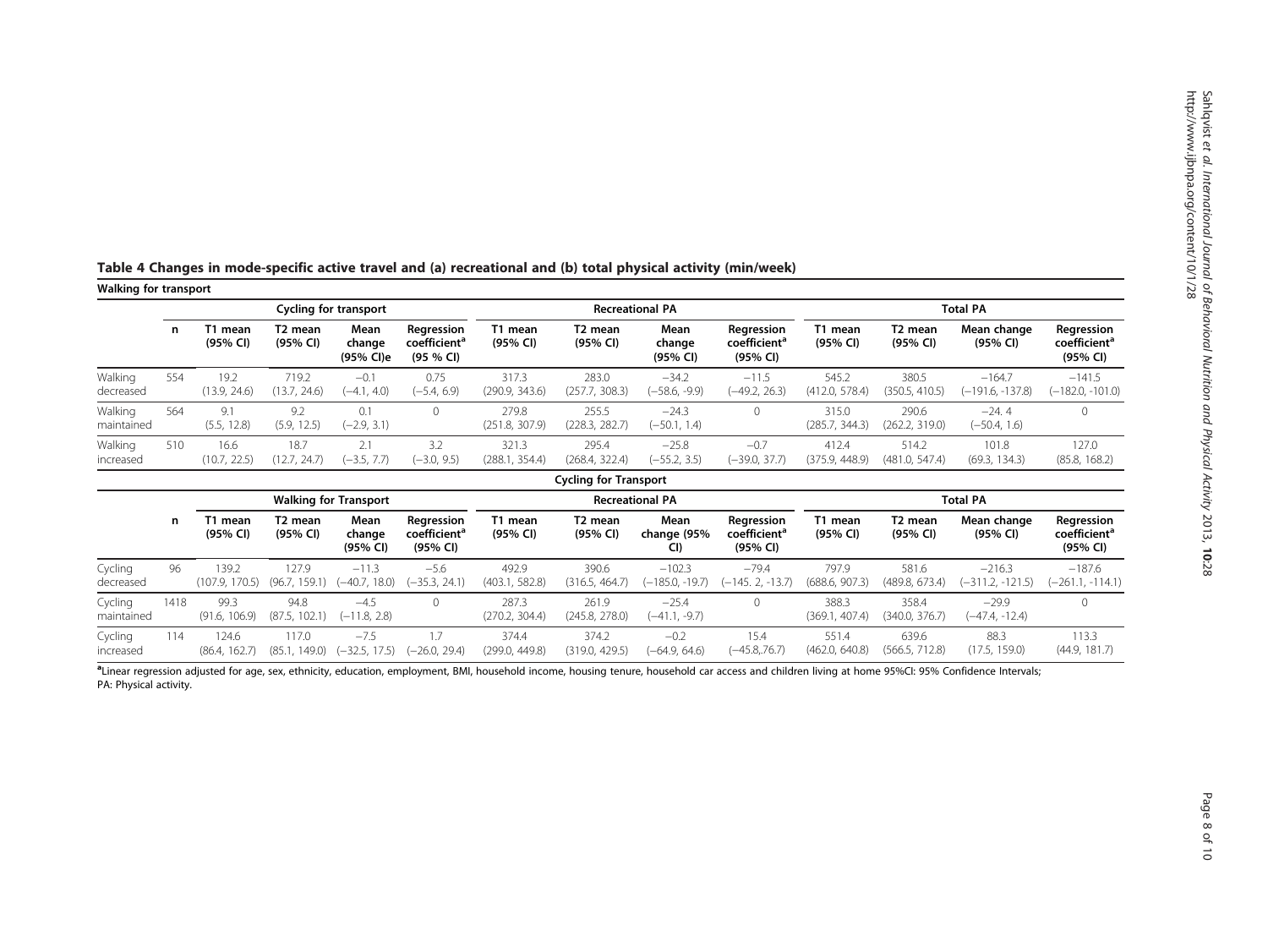<span id="page-9-0"></span>activity compensation would occur in these domains than with respect to recreational physical activity given that in general, people have more control over the latter than the former. Finally, the items used to measure travel behaviour did not ask about the perceived intensity of the walking and cycling. This may be important in light of evidence suggesting greater health benefits from cycling at vigorous perceived intensity than from cycling at light or moderate perceived intensity [[27\]](#page-10-0).

The study achieved an acceptable follow-up rate of 54%. Nonetheless, the original response to the survey was low, albeit comparable to that achieved in other surveys implemented for the purpose of evaluating natural experiments [\[28,29](#page-10-0)]. Although the travel patterns of respondents were comparable to those of adults participating in the recent UK National Travel Survey (NTS) [[17\]](#page-10-0), the sample was composed of respondents who were older and more likely to have completed higher education than the local populations from which they were drawn. Baseline data also suggest that respondents were more likely to meet the current physical activity recommendations than respondents in the 2008 Health Survey for England (HSE) [[30\]](#page-10-0), although these differences may reflect the use of a much more detailed, disaggregated measure of travel and recreational physical activity than those used in the HSE. Given the differences between the sample and the general population, the observed associations may not be generalizable to the wider population.

Finally, while the findings indicate that a change in active travel is associated with a change in overall physical activity, the direction of causality is unknown. It is not possible to conclude from these results whether an increase in respondents' overall physical activity was reflected in an increase in walking or cycling, or whether an increase in walking or cycling was followed by an increase in overall physical activity.

## Conclusion

This study suggests that an increase in active travel is associated with a commensurate increase in total physical activity in adults. Future research using more detailed, objective measures of both active travel and recreational physical activity are needed to confirm and extend these findings. If they were to be replicated, they would suggest that promoting active travel has considerable public health potential as a strategy for increasing overall levels of physical activity in the adult population.

## Additional files

[Additional file 1:](http://www.biomedcentral.com/content/supplementary/1479-5868-10-28-S1.doc) Predictors of being included in analyses (N=1628) based on response to baseline survey (N=3516). A table comparing

the sociodemographic characteristics of respondents to the baseline survey (n=3516) to those included in these analyses (n=1628).

[Additional file 2:](http://www.biomedcentral.com/content/supplementary/1479-5868-10-28-S2.docx) Comparison of study population (N=1628) with the general population. A table comparing the respondents included in the analyses with the general population on key sociodemographic characteristics.

[Additional file 3:](http://www.biomedcentral.com/content/supplementary/1479-5868-10-28-S3.docx) Association between subcategories of change in active travel and change in (a) recreational and (b) total physical activity. The findings from supplementary analyses of the association between subcategories of change in active travel and (a) recreational and (b) total physical activity.

#### Competing interests

The authors declare that they have no competing interests.

#### Authors' contributions

SS led the analysis and the writing of the manuscript. AG advised on analysis. SS, AC & DO contributed to the design of the study. All authors contributed to the interpretation of the findings and critical revision of the manuscript and approved the final version.

#### Acknowledgements

This paper was written on behalf of the iConnect consortium [\(www.](http://www.iconnect.ac.uk/) [iconnect.ac.uk;](http://www.iconnect.ac.uk/) Christian Brand, Fiona Bull, Ashley Cooper, Andy Day, Nanette Mutrie, David Ogilvie, Jane Powell, John Preston and Harry Rutter). The iConnect consortium is funded by the Engineering and Physical Sciences Research Council (grant reference EP/G00059X/1). DO is also supported by the Medical Research Council (Unit Programme number MC\_UP\_1001/1) and the Centre for Diet and Activity Research (CEDAR), a UKCRC Public Health Research Centre of Excellence. Funding from the British Heart Foundation, Economic and Social Research Council, Medical Research Council, the National Institute for Health Research, and the Welcome Trust, under the auspices of the UK Clinical Research Collaboration, is gratefully acknowledged. AG contributed to this work while funded by a National Institute of Health Research (NIHR) post-doctoral fellowship. The views and opinions expressed in this article are those of the authors and do not necessarily reflect those of the NIHR, the Department of Health or other study funders. We thank the study respondents for their cooperation and the study team led by Karen Ghali for managing the collection of data.

#### Author details

<sup>1</sup> Centre for Physical Activity and Nutrition Research (C-PAN) School of Exercise and Nutrition Sciences, Deakin University, Geelong, Australia. <sup>2</sup>Medical Research Council Epidemiology Unit & UKCRC Centre for Diet and Activity Research (CEDAR), Institute of Public Health, Cambridge, UK. <sup>3</sup>Faculty of Epidemiology and Population Health, London School of Hygiene and Tropical Medicine, London, UK. <sup>4</sup>Centre for Exercise, Nutrition and Health Sciences, School of Policy Studies, University of Bristol, Bristol, UK.

#### Received: 28 November 2012 Accepted: 20 February 2013 Published: 27 February 2013

#### References

- 1. Pratt M, Sarmiento O, Montes F, Ogilvie D, Marcus B, Perez L: Brownson R, for the Lancet Physical Activity Series Working Group: The implications of megatrends in information and communication technology and transportation for changes in global physical activity. The Lancet 2012, 380:282–293.
- 2. Wanner M, Götschi T, Martin-Diener E, Kahlmeier S, Martin BW: Active Transport, Physical Activity, and Body Weight in Adults: A Systematic Review. Am J Prev Med 2012, 42(5):493–502.
- 3. Sisson SB, Tudor-Locke C: Comparison of cyclists' and motorists' utilitarian physical activity at an urban university. Prev Med 2008, 46(1):77–79.
- 4. Davis M, Fox KR, Hillsdon M, Coulson J, Sharp D, Stathi A, Thompson JL: Getting out and about in older adults: The nature of daily trips and their association with objectively assessed physical activity. Int J Behav Nutr Phys Act 2011, 8:116.
- 5. Brown B, Werner C: A new rail stop: Tracking moderate physical activity bouts and ridership. Am J Prev Med 2007, 33(4):306–309.